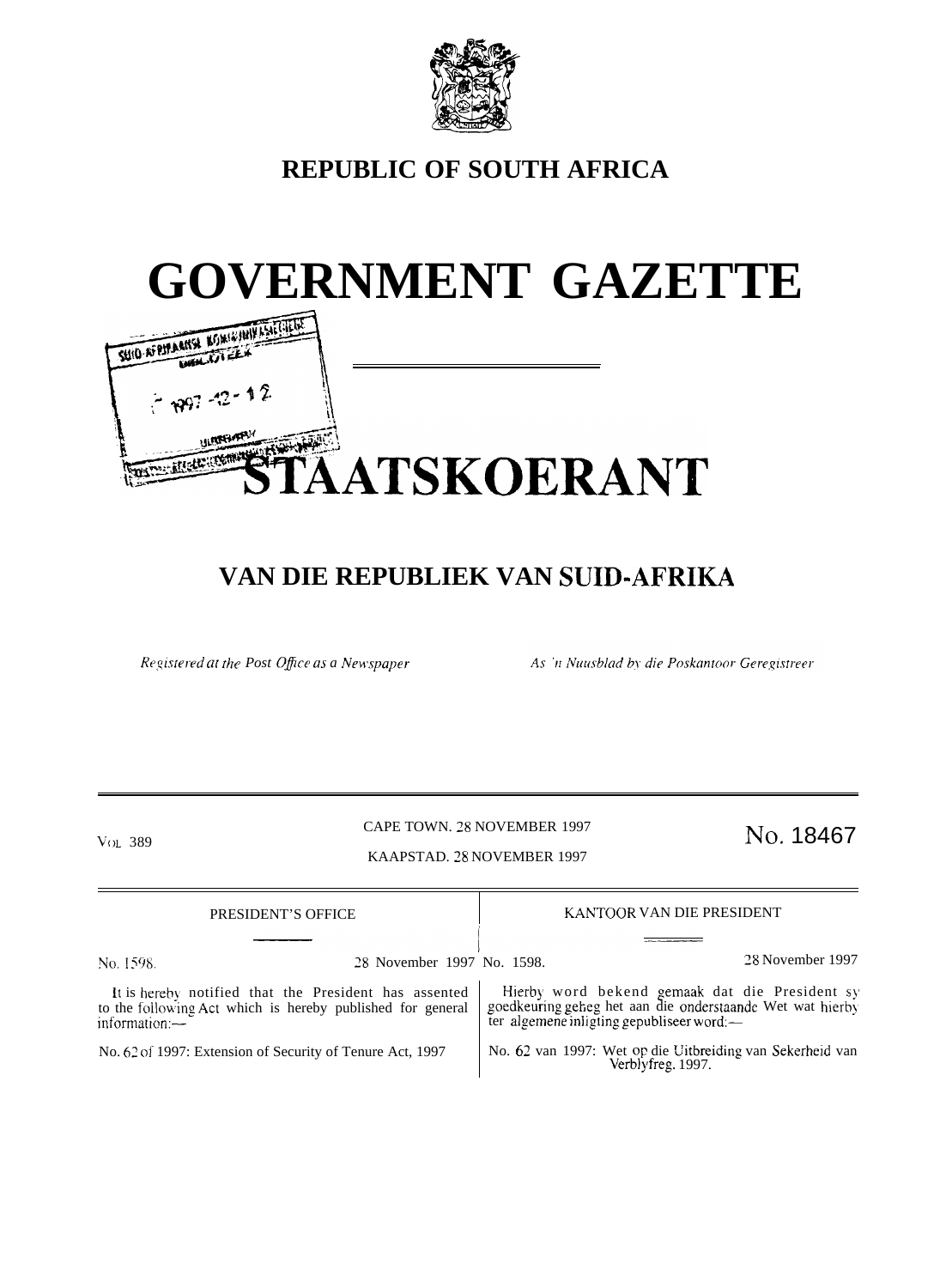.ict **NO. 62, 1997 EXTENSION OF SECLfRITY OF TENCRE,ACT, 1947**

#### **GENERAL EXPLANATORY NOTE:**

Words underlined with a solid line indicate insertions in existing enactments.

# **ACT**

**To provide for measures with State assistance to facilitate long-term security of land tenure; to regulate the conditions of residence on certain land; to regulate the conditions on and circumstances under which the right of persons to reside on land may be terminated; and to regulate the conditions and circumstances under which persons, whose right of residence has been terminated, may be evicted from land; and to provide for matters connected therewith.**

**WHEREAS** many South Africans do not have secure tenure of their homes and the land which they use and are therefore vulnerable to unfair eviction;

**WHEREAS** unfair evictions lead to great hardship. conflict and social instability;

**WHEREAS** this situation is in part the result of past discriminatory laws and practices;

**AND WHEREAS** it is desirable—

that the law should promote the achievement of long-term security of tenure for occupiers of land, where possible through the joint efforts of occupiers, landowners. and government bodies;

that the law should extend the rights of occupiers. while giving due recognition to the rights. duties and legitimate interests of owners;

that the law should regulate the eviction of vulnerable occupiers from land in a fair manner, while recognizing the right of land owners to apply to court for an eviction order in appropriate circumstances;

to ensure that occupiers are not further prejudiced;

*(Afrikaans text signed by the President. ) (Assented to 19 November 1997, )*

**B** E IT THEREFORE ENACTED by the Parliament of the Republic of South Africa, as follows:—

#### **CHAPTER 1**

#### **Introductory provisions**

### **Definitions**

**1. (** 1 ) In this Act, unless the context indicates otherwise—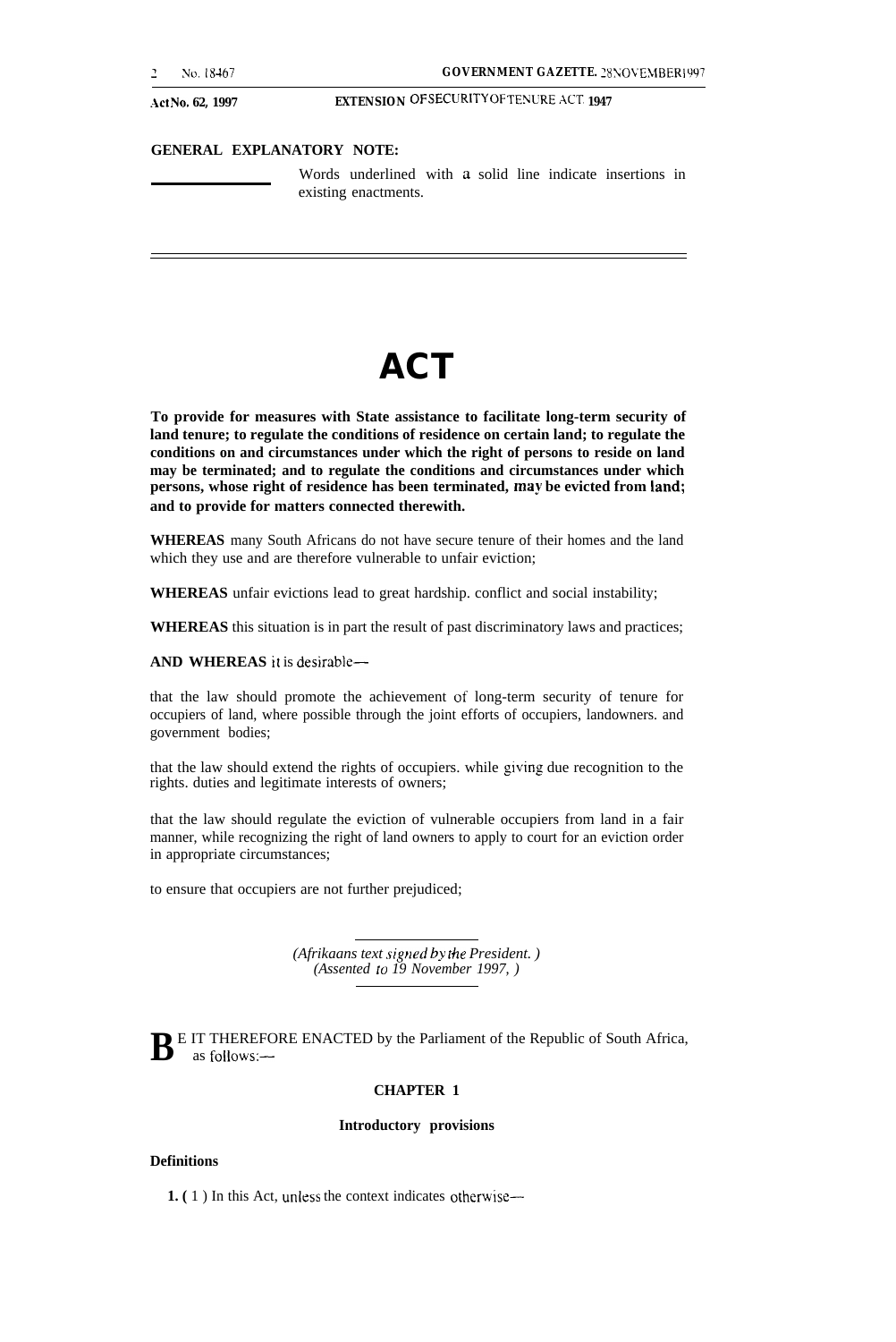I

**Act NO. 62, 1997 EXTENSION OF SECURITY OF TENURE ACT. 1997**

- (i) "consent" means express or tacit consent of the owner or person in charge of the land in question, and in relation to a proposed termination of the right of residence or eviction by a holder of mineral rights, includes the express or tacit consent of such holder; (xvii)
- (ii) "Constitution" means the Constitution of the Republic of South Africa. 1996 (Act **No.** 108 of 1996); (viii) 5
- $(iii)$ "court" means a competent court having jurisdiction in terms of this Act; (x)
- (iv) "Director-General" means the Director-General of the Department of Land Affairs or an officer of that Department who has been designated by the said Director-General either generally or in respect of a particular case, or in respect of cases of a particular nature; (iv) **10**
- $(v)$ "employee" means an employee in terms of the Labour Relations Act; (xx)
- (vi) "evict" means to deprive a person against his or her will of residence on land or the use of land or access to water which is linked to a right of residence in terms of this Act. and "eviction" has a corresponding meaning; (xviii)
- (vii) "Land Claims Court" means the court established by section 22 of the Restitution of Land Rights Act, 1994 (Act No. 22 of 1994); (vii)
- (viii) "Minister" means the Minister responsible for Land Affairs or an officer of the Department of Land Affairs who has been designated by the Minister either generally or in respect of a particular case. or in respect of cases of a particular nature: Provided that the powers referred to in section 28 shall be excluded from any such designation: (xi) **20**
- $(ix)$ "municipality" means a municipality in terms of section 10B of the Local Government Transition Act, 1993 (Act No. 209 of 1993); (xii)
- (x) "occupier" means a person residing on land which belongs to another person. and who has or on 4 February 1997 or thereafter had consent or another right in law to do so. but excluding— 25
	- $(a)$  a labour tenant in terms of the Land Reform (Labour Tenants) Act, 1996 (Act No. 3 of 1996); and
	- (b) a person using or intending to use the land in question mainly for **30** industrial. mining, commercial or commercial farming purposes, but including a person who works the land himself or herself and does not employ any person who is not a member of his or her family; and (c) a person who has an income in excess of the prescribed amount; (xiii)
- (xi) "off-site development" means a development which provides the occupants **35** thereof with an independent tenure right on land owned by someone other than the owner of the land on which they resided immediately prior to such development; (ii)
- (xii) "on-site development" means a development which provides the occupants thereof with an independent tenure right on land on which they reside or **40** previously resided; (xiv )
- $(xiii)$ "owner" means the owner of the land at the time of the relevant act, omission or conduct. and includes. in relation to the proposed termination of a right of residence by a holder of mineral rights. such holder in so far as such holder is by law entitled to grant or terminate a right of residence or any associated **45** rights in respect of such land, or to evict a person occupying such land; (v)
- (xiv) "person in charge" means a person who at the time of the relevant act, omission or conduct had or has legal authority to give consent to a person to reside on the land in question; (xv)
- (xv) "prescribed" means prescribed by regulation; (xix)
- $(xvi)$ "regulation" means a regulation made under this Act; (xvi)
- (xvii) "suitable alternative accommodation" means alternative accommodation which is safe and overall not less favorable than the occupiers' previous situation, having regard to the residential accommodation and land for agricultural use available to them prior to eviction. and suitable having regard to-- **55**
	- (a) the reasonable needs and requirements of all of the occupiers in the household in question for residential accommodation, land for agricultural use, and services;
	- *(b)* their joint earning abilities; and
	- *(c)* the need to reside in proximity to opportunities for employment or other economic activities if they intend to be economically active: (vi)

**50**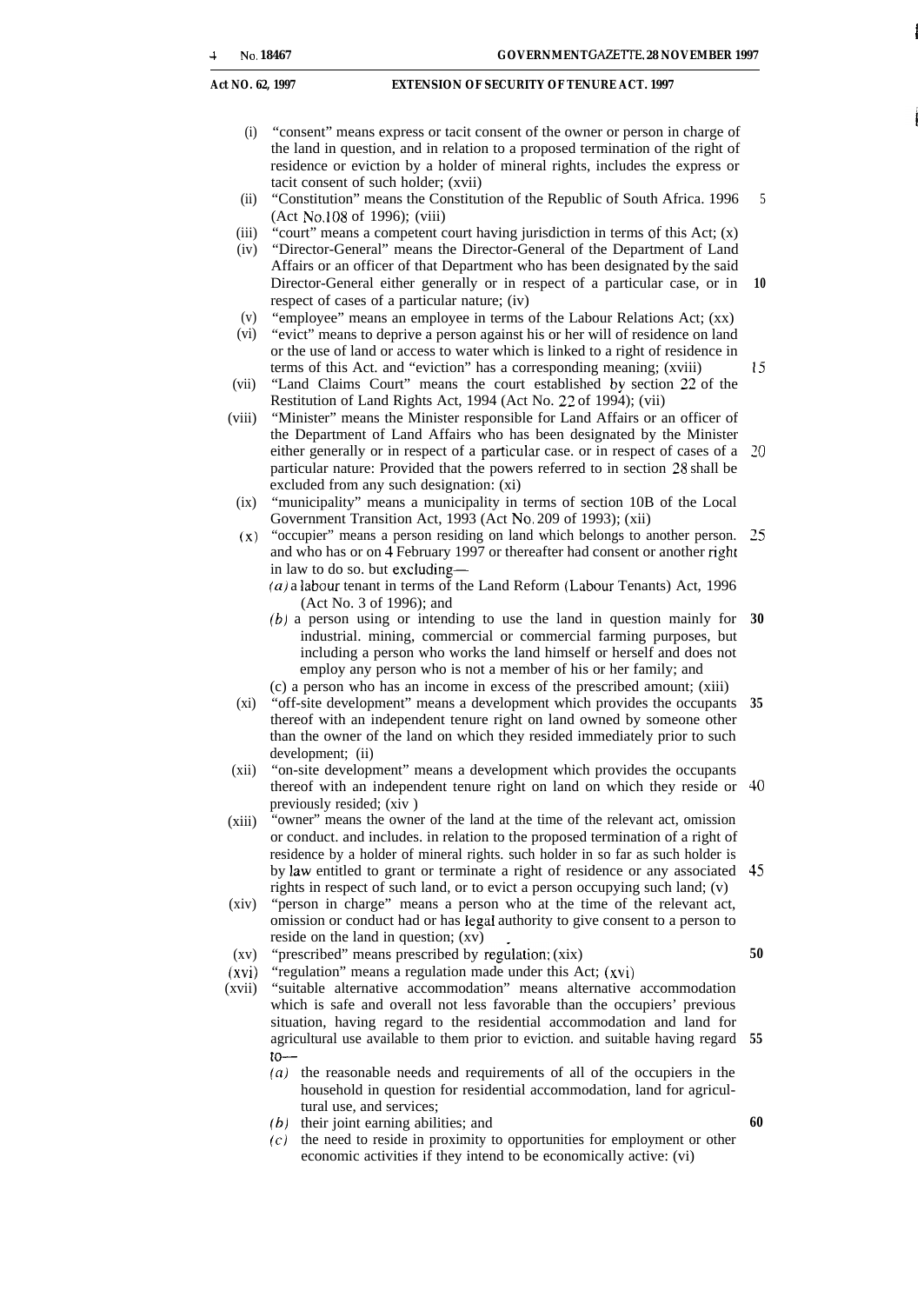#### **Act No. 62, 1997 EXTENSION OF SECURITY OF TENURE ACT, 1997**

- $(xviii)$  "terminate" includes to withdraw consent to a person to occupy or use land; (i)
- (xix) "the Labour Relations Act" means the Labour Relations Act, 1995 (Act No. 66 of 1995); (iii)
- $(xx)$  "this Act" includes the regulations.  $(ix)$

5

20

(2) In respect of unalienated State land, unsurveyed State land. or land registered in the name of the State or an institution or functionary exercising powers on behalf of the State—

- (a) "owner or person in charge" includes a person who has been certified by the Director-General, on application made in the prescribed manner, to be the owner or person in charge, subject to the conditions that the Director-General may determine; and **10**
- *(b)* a certificate purporting to have been issued by the Director-General in terms of paragraph *(a)* shall constitute *prima facie* evidence of the authority of the person named in it to act as owner or person in charge of the land concerned. 15 and shall be admissible in evidence on its production in a court.

#### **Application and implementation of Act**

**2.** (1) Subject to the provisions of section 4, this Act shall apply to all land other than land in a township established. approved, proclaimed or otherwise recognised as such in terms of any law. or encircled by such a township or townships. but including—

- (a) any land within such a township which has been designated for agricultural purposes in terms of any law; and
- *(b) any* land within such a township which has been established, approved, proclaimed or otherwise recognised after 4 February 1997, in respect only of a person who was an occupier immediately prior to such establishment. 25 approval. proclamation or recognition.

(2) Land in issue in any civil proceedings in terms of this Act shall be presumed to fall within the scope of the Act unless the contrary is proved.

(3) The Minister may. from moneys appropriated by Parliament for that purpose and subject to such conditions as he or she may determine. make funds available to another  $30$ person, body or institution which he or she has recognised for that purpose, to promote the implementation of the rights conferred by this Act.

#### **Consent to reside on land**

**3. (1)** Consent to an occupier to reside on or use land shall only be terminated in accordance with the provisions of section 8.

(2) If a person who resided on or used land on 4 February 1997 previously did so with consent, and such consent was lawfully withdrawn prior to that date—

- $(a)$  that person shall be deemed to be an occupier, provided that he or she has resided continuously on that land since consent was withdrawn; and
- *(b)* the withdrawal of consent shall be deemed to be a valid termination of the **40** right of residence in terms of section 8. provided that it was just and equitable. having regard to the provisions of section 8.

(3) For the purposes of this Act, consent to a person to reside on land shall be effective regardless of whether the occupier, owner or person in charge has to obtain some other official authority required by law for such residence.

45

35

(4) For the purposes of civil proceedings in terms of this Act, a person who has continuously and openly resided on land for a period of one year shall be presumed to have consent unless the contrary is proved.

(5) For the purposes of civil proceedings in terms of this Act, a person who has continuously and openly resided on land for a period of three years shall be deemed to **50**have done so with the knowledge of the owner or person in charge.

(6) The provisions of subsections (4) and (5) shall not be applicable to any land held by or registered in the name of the State or an institution or functionary exercising powers on behalf of the State.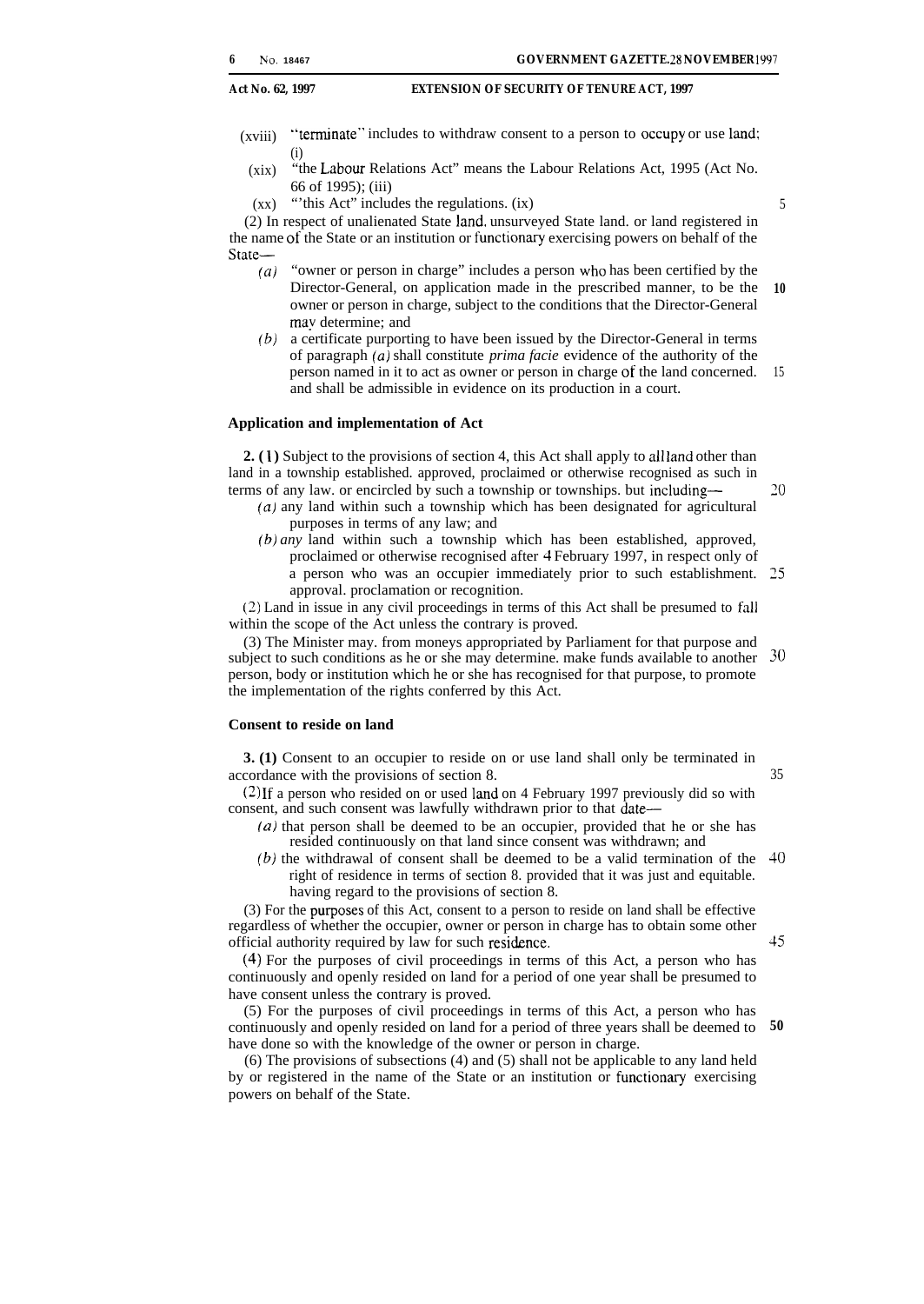#### **Act No. 62, 1997 EXTENSION OF SECURITY OF TENURE ACT**1997

#### **CHAPTER II**

#### **Measures to facilitate long-term security of tenure for occupiers**

#### **Subsidies**

4. ( 1 ) The Minister shall, from moneys appropriated by Parliament for that purpose and subject to the conditions the Minister may prescribe in general or determine in a particular case, grant subsides— 5

- $f(a)$  to facilitate the planning and implementation of on-site and off-site developments;
- (b) to enable occupiers, former occupiers and other persons who need Iong-term security of tenure to acquire land or rights in land; and 10
- (c) for the development of land occupied or to be occupied in terms of on-site or off-site developments.

(2) In deciding whether to approve an application for a subsidy. and if so, the priority to be given to that application. the Minister shall have regard to the extent to which an application complies with the following criteria:

- (a) The development entails a mutual accommodation of the interests of occupiers and owners;
- $(b)$  the development is cost-effective;
- $(c)$  in the case of an off-site development under circumstances where the occupiers have indicated that they would prefer an on-site development, satisfactory reasons have been provided why an on-site development would not be a more appropriate solution; **20**
- $(d)$  owners and occupiers have made a reasonable attempt to devise a development which complies with the criteria contemplated in paragraphs  $(a)$  and  $(b)$ ;
- (e) the occupiers are the spouses or dependants of persons contemplated in section  $8(4)(a)$ ; and 25
- $(f)$  there is an urgent need for the development because occupiers have been evicted or are about to be evicted:

Provided that where an application is made by or on behalf of occupiers for an off-site development, such an application shall not be prejudiced by reason only of the absence of support from an owner who is not the owner of the land on which the development is to take place. **30**

(3) Where the persons who are intended to benefit from a development have been identified, a subsidy shall not be granted unless the Minister has been satisfied that the development is acceptable to a majority of the adults concerned.

(4) The Minister may, for the purposes of this section, grant subsidies through an agreement with a provincial government or a municipality, or a person or body which he or she has recognised for that purpose, where—

- (a) a provincial government or a municipality or such person or body will facilitate, implement or undertake or contract with a third party for the facilitation, implementation or undertaking of a development; or **40**
- (b) the subsidy is paid to the provincial or local government or such person or body to enable it to facilitate, implement or undertake or contract with a third party for the facilitation, implementation or undertaking of a development.

(5) No transfer duty shall be payable in respect of any transaction for the acquisition **45** of land in terms of this section or in respect of any transaction for the acquisition of land which is financed by a subsidy in terms of this section.

(6) A potential beneficiary of a development may apply for a housing subsidy as provided for in terms of sections lOA, 10B, 10C and 10D of the Housing Act, 1966 (Act No. 4 of 1966).

(7) The provisions of the Subdivision of Agricultural Land Act, 1970 (Act No. 70 of 1970), shall not apply to land on which a development is undertaken in terms of this Act.

15

**35**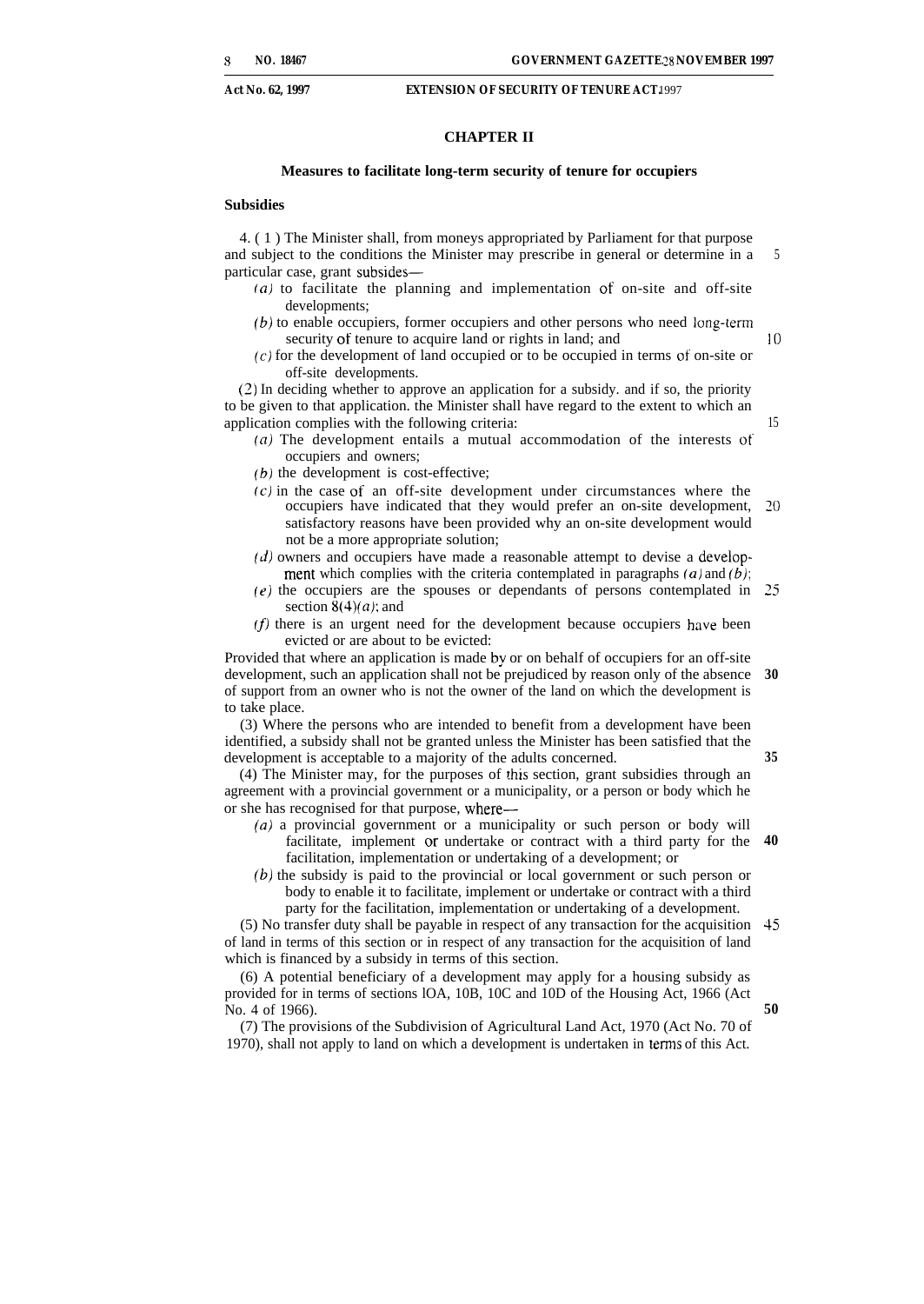#### **.Act NO. 62, 1997 EXTENSION OF SECURITY OF TENURE ACT, 1997**

#### **CHAPTER 111**

#### **Rights and duties of occupiers and owners**

#### **Fundamental rights**

*5.* Subject to limitations which are reasonable and justifiable in an open and democratic society based on human dignity. equality and freedom, an occupier. an owner and a person in charge shall have the right to-5

 $(a)$  human dignity;

(b) freedom and security of the person;

(c) privacy;

 $(d)$  freedom of religion, belief and opinion and of expression:

(e) freedom of association; and

(f) freedom of movement,

with due regard to the objects of the Constitution and this Act.

#### **Rights and duties of occupier**

6. ( 1 ) Subject to the provisions of this Act. an occupier shall have the right to reside 15 on and use the land on which he or she resided and which he or she used on or after 4 February 1997, and to have access to such services as had been agreed upon with the owner or person in charge, whether expressly or tacitly.

 $(2)$  Without prejudice to the generality of the provisions of section 5 and subsection ( 1). and balanced with the rights of the owner or person in charge. an occupier shall have 20 the right—

- $(a)$  to security of tenure:
- $(b)$  to receive *bona fide* visitors at reasonable times and for reasonable periods: Provided that—
	- (i) the owner or person in charge may impose reasonable conditions that are 25 normally applicable to visitors entering such land in order to safeguard life or property or to prevent the undue disruption of work on the land; and
	- (ii) the occupier shall be liable for any act. omission or conduct of any of his or her visitors causing damage to others while such a visitor is on the land 30 if the occupier, by taking reasonable steps, could have prevented such damage;
- $(c)$  to receive postal or other communication:
- $(d)$  to family life in accordance with the culture of that family: Provided that this right shall not apply in respect of single sex accommodation provided in 35 hostels erected before 4 February 1997;
- $(e)$  not to be denied or deprived of access to water; and

 $(f)$  not to be denied or deprived of access to educational or health services.

(3) An occupier may not—

- (a) intentionally and unlawfully harm any other person occupying the land; **40**
- **(b)** intentionally and unlawfully cause material damage to the property of the owner or person in charge;
- $(c)$  engage in conduct which threatens or intimidates others who lawfully occupy the land or other land in the vicinity; or-
- $(d)$  enable or assist unauthorised persons to establish new dwellings on the land in  $45$ question.

(4) Any person shall have the right to visit and maintain his or her family graves on land which belongs to another person, subject to any reasonable condition imposed by the owner or person in charge of such land in order to safeguard life or property or to prevent the undue disruption of work on the land. **50**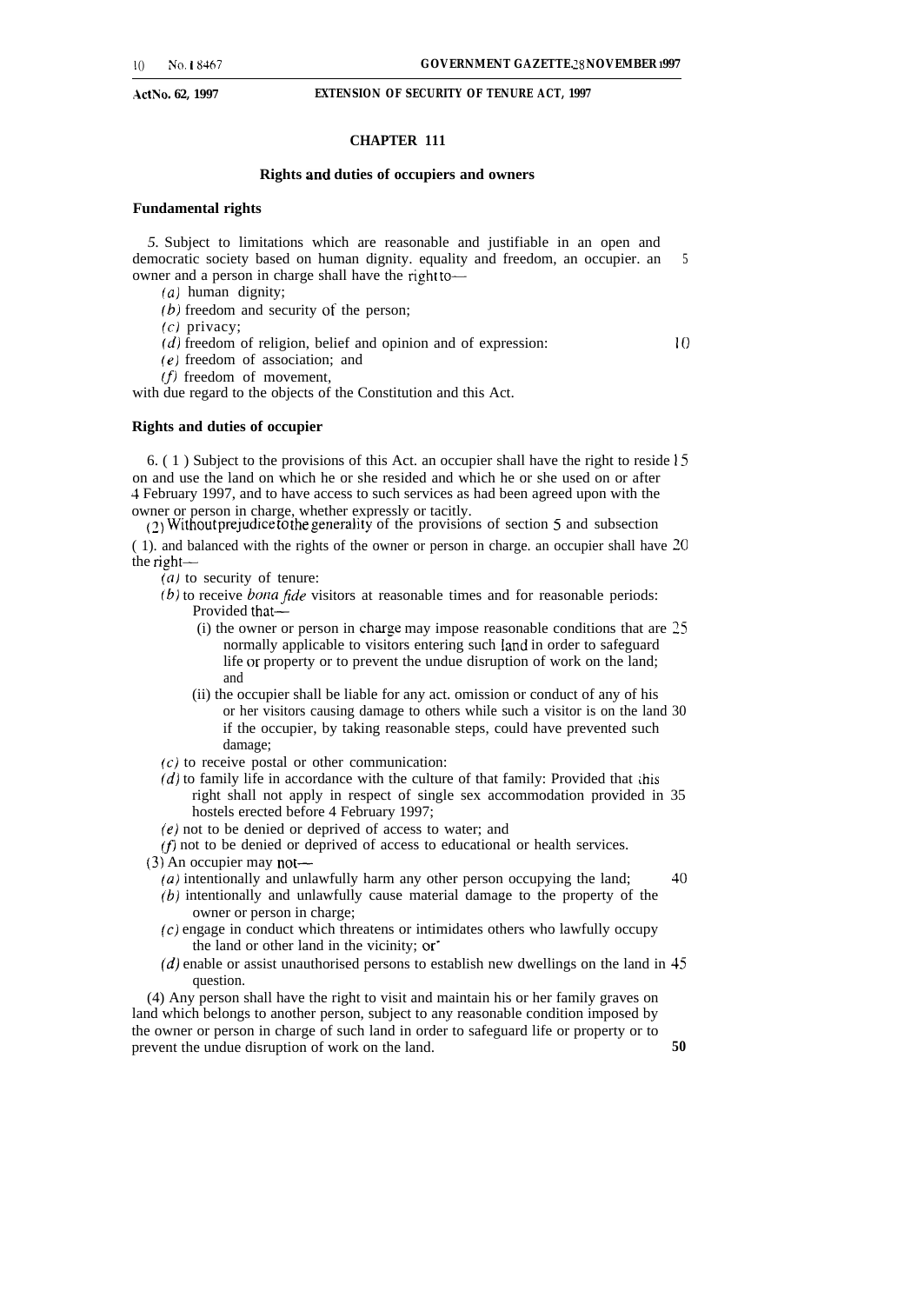**Act NO. 62, 1997** EXTENSION OF SECLJRITY OF TENURE ACT, 1997

#### **Rights and duties of owner**

**7.(1)** The owner or person in charge of land may have a trespassing animal usually or actually in the care of an occupier impounded and removed [o a pound in accordance with the provisions of any applicable law, if the owner or person in charge has given the occupier at least 72 hours' notice to remove the animal from the place where it is 5 trespassing and the occupier has failed to do so: Provided that the owner or person in charge may take reasonable steps to prevent the animal from causing damage during those 72 hours.

(2) An owner or person in charge may not prejudice an occupier if one of the reasons for the prejudice is the past, present or anticipated exercise of any legal right. **10**

**(3)** If it is proved in any proceedings in terms of subsection (2). that the effect of the conduct complained of is to prejudice an occupier as set out in that subsection. it shall be presumed, unless the contrary is proved. that such prejudice was caused for one of the reasons referred to in subsection (2).

#### **CHAPTER IV 15**

#### **Termination of right of residence and eviction**

#### **Termination of right of residence**

**8.(1** ) Subject to the provisions of this section. an occupier's right of residence maybe terminated on any lawful ground, provided that such termination is just and equitable. having regard to all relevant factors and in particular to  $\sim$  **20** 

- *(a)* the fairness of any agreement, provision in an agreement, or provision of law on which the owner or person in charge relies;
- *(b)* the conduct of the parties giving rise to the termination;
- (c) the interests of the parties, including the comparative hardship to the owner or person in charge, the occupier concerned. and any other occupier if the right 25 of residence is or is not terminated;
- $(d)$  the existence of a reasonable expectation of the renewal of the agreement from which the right of residence arises, after the effluxion of its time; and
- $(e)$  the fairness of the procedure followed by the owner or person in charge, including whether or not the occupier had or should have been granted an 30 effective opportunity to make representations before the decision was made to terminate the right of residence.

(2) The right of residence of an occupier who is an employee and whose right of residence arises solely from an employment agreement, may be terminated if the occupier resigns from employment or is dismissed in accordance with the provisions of 35 the Labour Relations Act.

(3) Any dispute over whether an occupier's employment has terminated as contemplated in subsection (2), shall be dealt with in accordance with the provisions of the Labour Relations Act, and the termination shall take effect when any dispute over the termination has been determined in accordance with that Act. **40**

**(4)** The right of residence of an occupier who has resided on the land in question or any other land belonging to the owner for 10 years and—

(a) has reached the age of 60 years; or

- *(b)* is an employee or former employee of the owner or person in charge, and as
	- a result of ill health. injury or disability is unable to supply Iabour to the owner 45 or person in charge,

may not be terminated unless that occupier has committed a breach contemplated in section 10( $1$ )(a), (b) or (c): Provided that for the purposes of this subsection, the mere refusal or failure to provide Iabour shall not constitute such a breach.

(5) On the death of an occupier contemplated in subsection (4), the right of residence 50 of an occupier who was his or her spouse or dependant may be terminated only on 12 calendar months' written notice to leave the land, unless such a spouse or dependant has committed a breach contemplated in section 10(1).

**I i**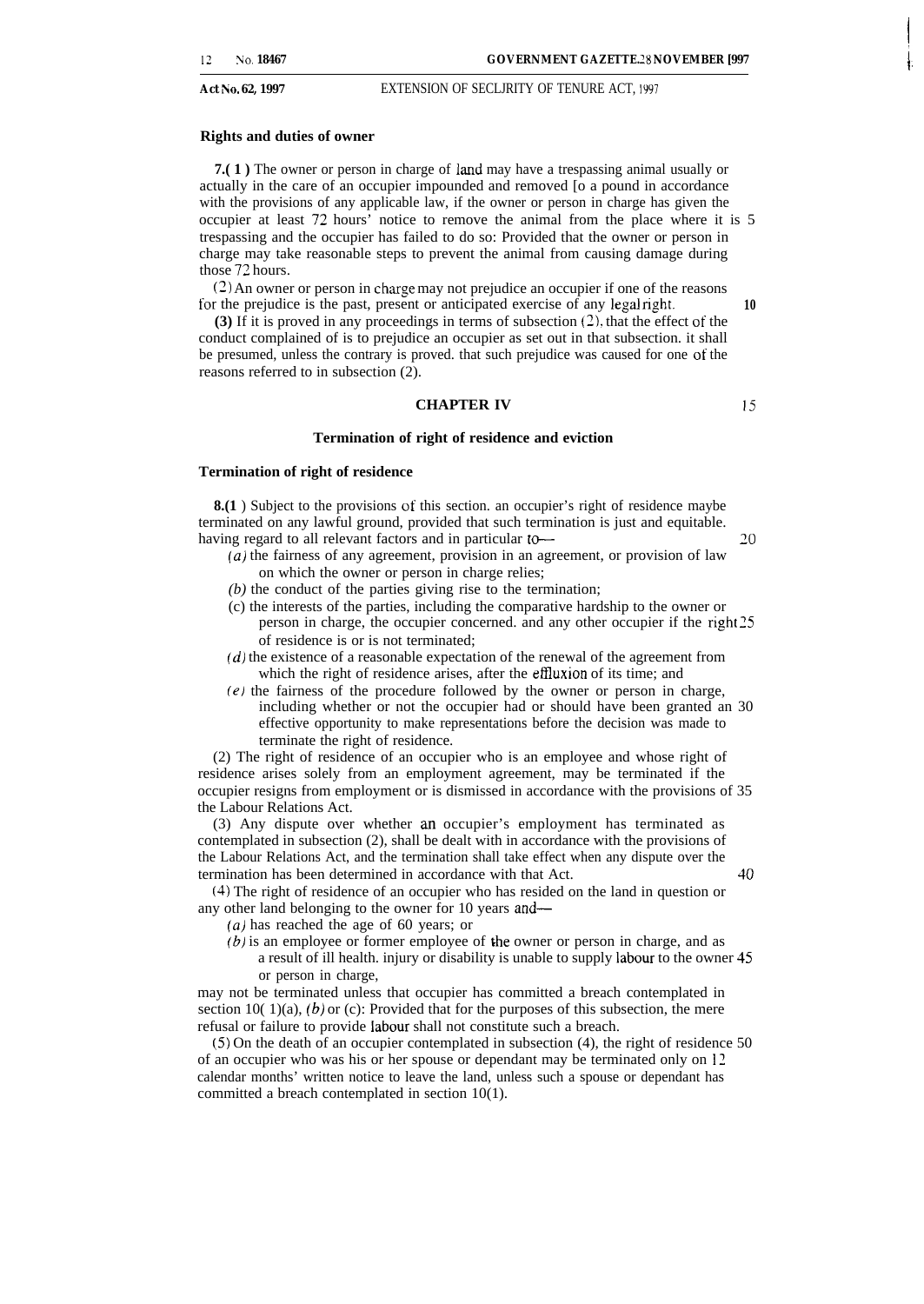(6) Any termination of the right of residence of an occupier to prevent the occupier from acquiring rights in terms of this section, shall be void.

(7) If an occupier's right to residence has been terminated in terms of this section, or the occupier is a person who has a right of residence in terms of section  $8(5)$ —

- *(a)* the occupier and the owner or person in charge may agree that the terms and conditions under which the occupier resided on the land prior to such termination shall apply to any period between the date of termination and the date of the eviction of the occupier; or 5
- *(b)* the owner or person in charge may institute proceedings in a court for a determination of reasonable terms and conditions of further residence, having 10 regard to the income of all the occupiers in the household.

#### **Limitation on eviction**

**9.** (1) Notwithstanding the provisions of any other law, an occupier may be evicted only in terms of an order of court issued under this Act.

- (2) A court may make an order for the eviction of an occupier if—
	- *(a)* the occupier's right of residence has been terminated in terms of section 8;
	- *(b)* the occupier has not vacated the land within the period of notice given by the owner or person in charge;
	- *(c)* the conditions for an order for eviction in terms of section 10 or 11 have been complied with; and
	- *(d)* the owner or person in charge has, after the termination of the right of residence, given—
		- (i) the occupier;
		- (ii) the municipality in whose area of jurisdiction the land in question is situated; and 25
		- (iii) the head of the relevant provincial office of the Department of Land Affairs, for information purposes,

not less than two calendar months' written notice of the intention to obtain an order for eviction, which notice shall contain the prescribed particulars and set out the grounds on which the eviction is based: Provided that if a notice of application to a court has, after the termination of the right of residence, been given to the occupier, the municipality and the head of the relevant provincial office of the Department of Land Affairs not less than two months before the date of the commencement of the hearing of the application, this paragraph shall be deemed to have been complied with. 30 35

#### **Order for eviction of person who was occupier on 4 February 1997**

**10.** (1) An order for the eviction of a person who was an occupier on 4 February 1997 may be granted if—

- *(a)* the occupier has breached section 6(3) and the court is satisfied that the breach is material and that the occupier has not remedied such breach;
- *(b)* the owner or person in charge has complied with the terms of any agreement pertaining to the occupier's right to reside on the land and has fulfilled his or her duties in terms of the law, while the occupier has breached a material and fair term of the agreement, although reasonably able to comply with such term, and has not remedied the breach despite being given one calendar 45 month's notice in writing to do so;
- *(c)* the occupier has committed such a fundamental breach of the relationship between him or her and the owner or person in charge, that it is not practically possible to remedy it, either at all or in a manner which could reasonably restore the relationship; or
- *(d)* the occupier—
	- (i) is or was an employee whose right of residence arises solely from that employment; and
	- (ii) has voluntarily resigned in circumstances that do not amount to a constructive dismissal in terms of the Labour Relations Act.

(2) Subject to the provisions of subsection (3), if none of the circumstances referred

20

15

40

50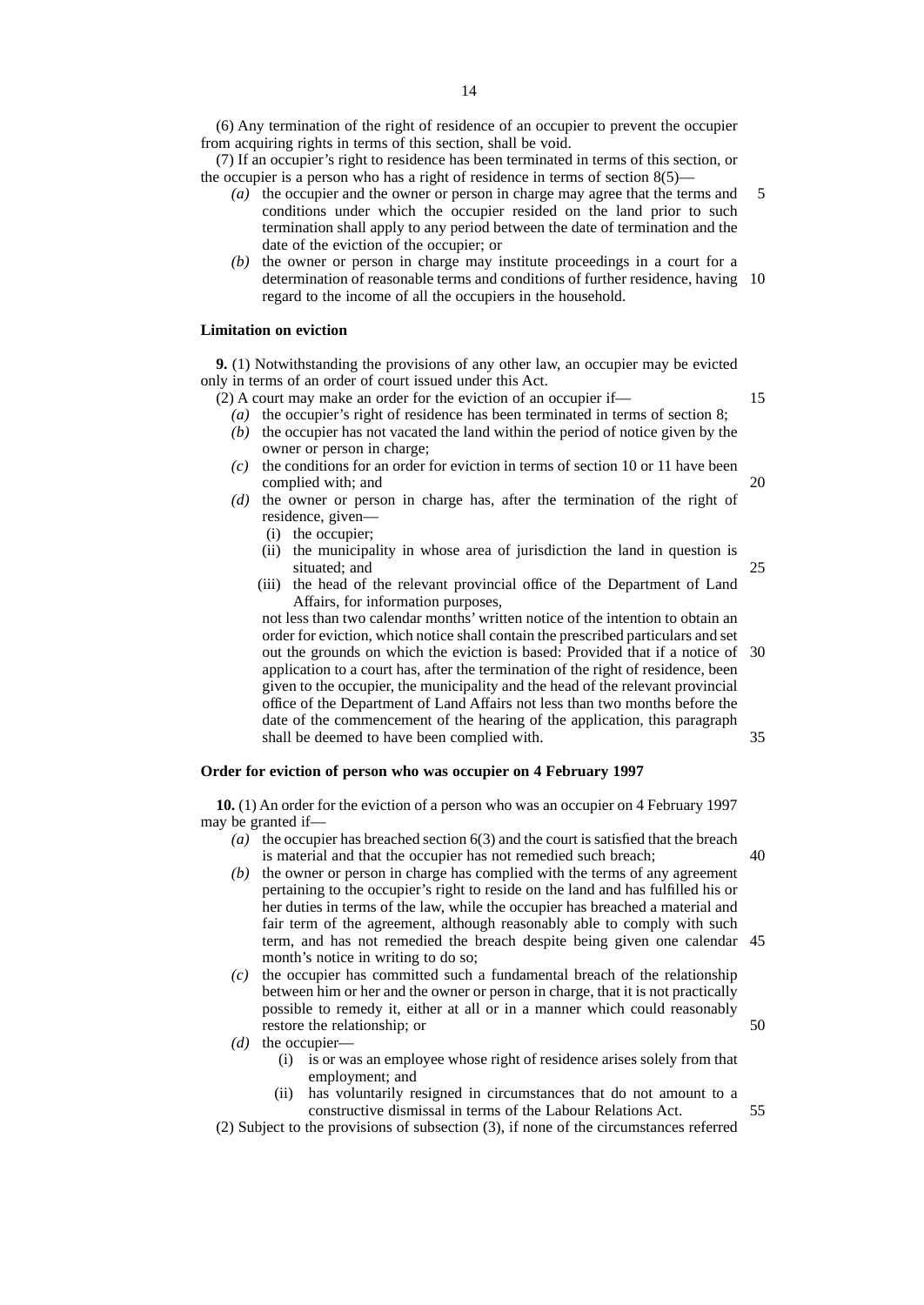**Act No. 62.1997 EXTENSION OF SECURITY OF TENURE ACT. 1997**

to in subsection (1) applies, a court may grant an order for eviction if it is satisfied that suitable alternative accommodation is available to the occupier concerned.  $(3)$  If—

- - *(a)* suitable alternative accommodation is not avaiIable to the occupier within a period of nine months after the date of termination of his or her right of residence in terms of section 8; 5
	- $(b)$  the owner or person in charge provided the dwelling occupied by the occupier: and
	- $(c)$  the efficient carrying on of any operation of the owner or person in charge will be seriously prejudiced unless the dwelling is available for occupation by 10

another person employed or to be employed by the owner or person in charge. a court may grant an order for eviction of the occupier and of any other occupier who lives in the same dwelling as him or her. and whose permission to reside there was wholly dependent on his or her right of residence if it is just and equitable to do so, having regard to—

15

**30**

- (i) the efforts which the owner or person in charge and the occupier have respectively made in order to secure suitable alternative accommodation for the occupier; and
- (ii ) the interests of the respective parties. including the comparative hardship to which the owner or person in charge. the occupier and the remaining 20 occupiers shall be exposed if an order for eviction is or is not granted.

#### **Order for eviction of person who becomes occupier after 4 February 1997**

**11. (1)** If it was an express, material and fair term of the consent granted to an occupier to reside on land. that the consent would terminate upon a fixed or determinable date, a court may on termination of such consent by eftluxion of time grant an order for eviction of any person who became an occupier of the land in question after 4 February 1997, if it is just and equitable to do so. 25

(2) In circumstances other than those contemplated in subsection ( 1). a court may grant an order for eviction in respect of any person who became an occupier after 4 February 1997 if it is of the opinion that it is just and equitable to do so.

(3) In deciding whether it is just and equitable to grant an order for eviction in terms of this section. the court shall have regard to-

- *(a)* the period that the occupier has resided on the land in question;
- $(b)$  the fairness of the terms of any agreement between the parties;
- (c) whether suitable alternative accommodation is available to the occupier; **35**
- *(d)* the reason for the proposed eviction;
- $(e)$  the balance of the interests of the owner or person in charge. the occupier and the remaining occupiers on the land.

#### **Further provisions regarding eviction**

- **12. (1)** A court that orders the eviction of an occupier shall—
	- (a) determine a just and equitable date on which the occupier shall vacate the land; and
	- *(b)* determine the date on which an eviction order may be carried out if the occupier has not vacated the land on the date contemplated in paragraph *(a).*

*(2)* In determining a just and equitable date the court shall have regard to all relevant **45** factors. including—

- *(a)* the fairness of the terms of any agreement between the parties;
- $(b)$  the balance of the interests of the owner or person in charge, the occupier and the remaining occupiers on the land; and
- (c) the period that the occupier has resided on the land in question.

**50**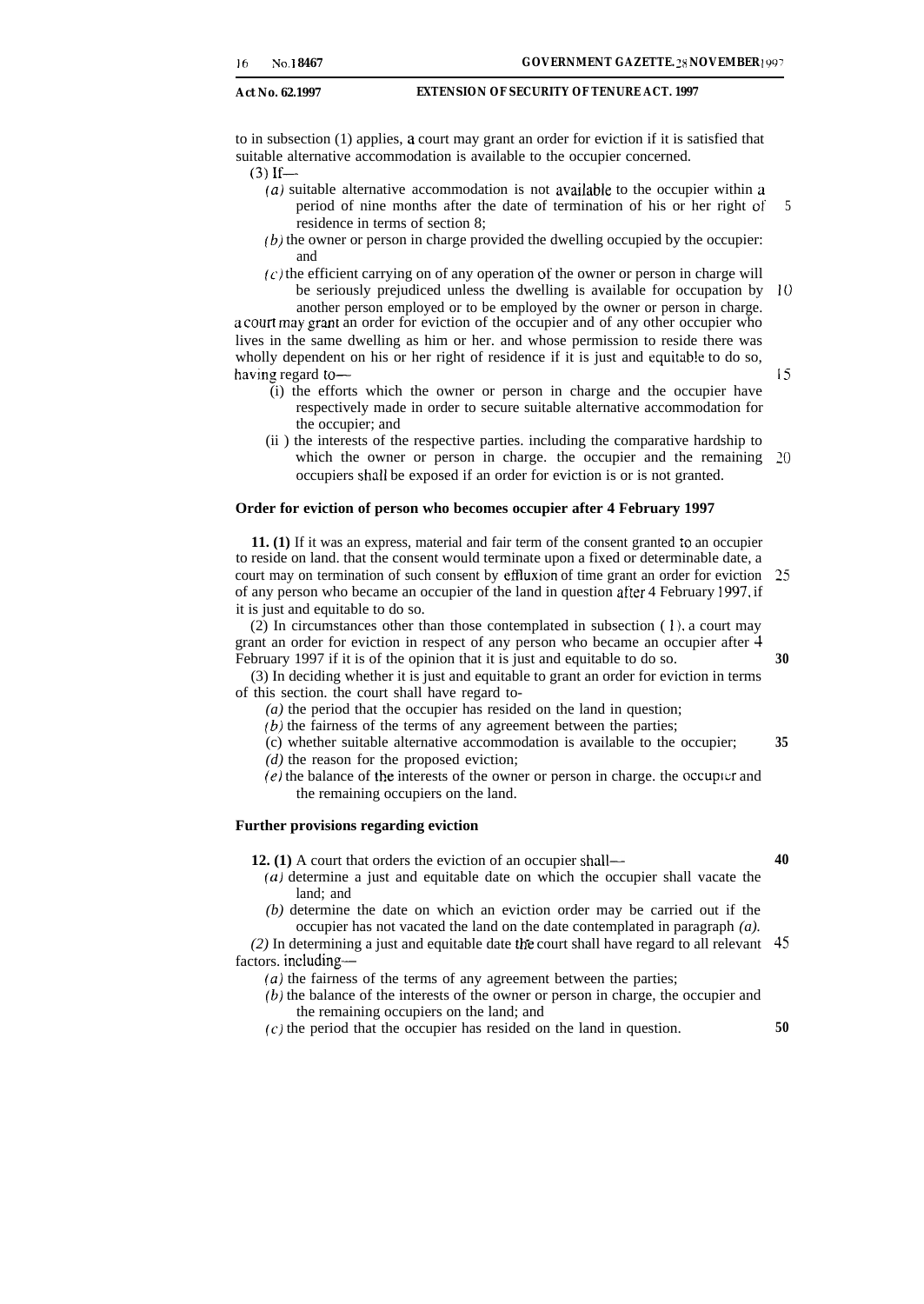#### **Act No. 62, 1997 EXTENSION OF SECURITY OF TENURE ACT. 1997**

**(3)** A court may, at the request of the sheriff in question, authorise any person to assist the sheriff to carry out an order for eviction, demolition or removal, subject to the conditions determined by the court as to the execution thereof Provided that the sheriff shall at all times be present during such eviction, demolition or removal.

(4) Any order for the eviction of an occupier in terms of section 10 or 11 shall be 5 subject to reasonable terms and conditions for further residence which may be determined by the court, having regard to the income of all of the occupiers in the household.

(5) A court may, on good cause showrt, vary any term or condition of an order for eviction made by it. 10

(6) Notwithstanding the provisions of sections 10 and 11, the court shall not order the eviction of an occupier if it is of the opinion that one of the purposes of such intended eviction is to prevent the occupier from acquiring rights in terms of section 8(4).

#### **Effect of order for eviction**

**13.** (1) If a court makes an order for eviction in terms of this Act— 15

- (a) the court shall order the owner or person in charge to pay compensation for structures erected and improvements made by the occupier and any standing crops planted by the occupier. to the extent that it is just and equitable with due regard to all relevant factors, including whether—
	- (i) the improvements were made or the crops planted with the consent of 20 the owner or person in charge;
	- (ii) the improvements were necessary or useful to the occupier: and
	- (iii) a written agreement between the occupier and the owner or person in charge, entered into prior to the making of improvements, provides that the occupier shall not be entitled to compensation for improve- 25 ments identified in that agreement;
- *(b)* the court shall order the owner or person in charge to pay any outstanding wages and related amounts that are due in terms of the Basic Conditions of Employment Act, 1983 (Act No. 3 of 1983) the Labour Relations Act or a determination made in terms of the Wage Act, 1957 (Act No. 5 of 1957); and 30
- $(c)$  the court may order the owner or person in charge to grant the occupier a fair opportunity to-
	- (i) demolish any structures and improvements erected or made by the occupier and his or her predecessors, and to remove materials so salvaged; and 35
	- (ii) tend standing crops to which he or she is entitled until they are ready for harvesting, and then to harvest and remove them.

(2) The compensation contemplated in subsection(1) shall be determined by the court as being just and equitable, taking into account—

*(a)* the cost to the occupier of replacing such structures and improvements in the 40 condition in which they were before the eviction:

- *(b)* the value of materials which the occupier may remove;
- (c) whether any materials referred to in paragraph *(b)* or contributions by the owner or person in charge were provided as part of the benefits provided to the occupier or his or her predecessors in return for any consideration; and 45

(d) if the occupier has not been given the opportunity to remove a crop. the value of the crop less the value of any contribution by the owner or person in charge to the planting and maintenance of the crop.

(3) No order for eviction made in terms of section 10 or 11 may be executed before the owner or person in charge has paid the compensation which is due in terms of 50 subsection (1): Provided that a court may grant leave for eviction subject to satisfactory guarantees for such payment.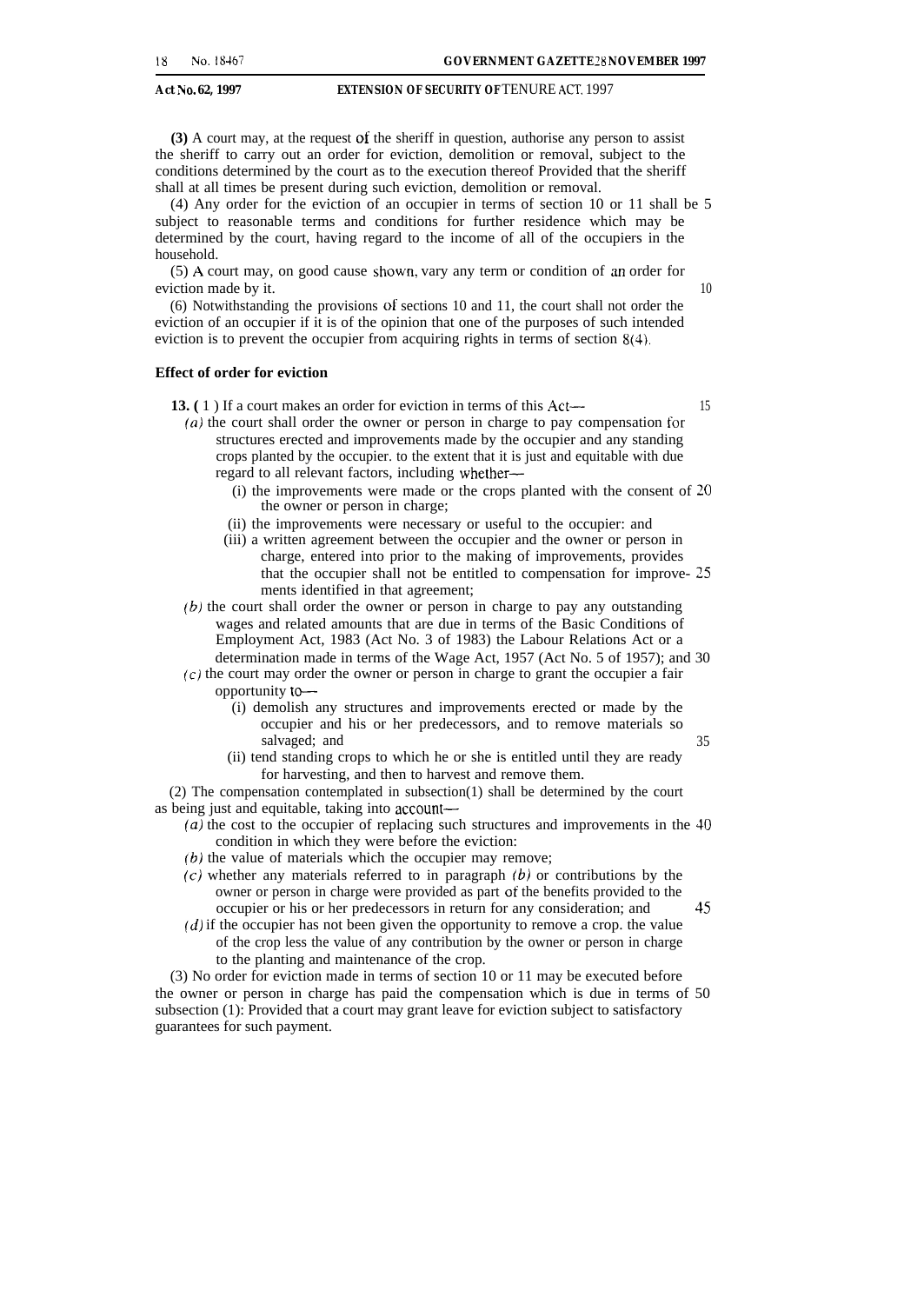#### **Act NO. 62, 1997 EXTENSION OF SECURITY OF TENURE ACT, 1997**

#### **Restoration of residence and use of land and payment of damages**

**14. (1)** A person who has been evicted contrary to the provisions of this Act may institute proceedings in a court for an order in terms of subsection (3).

(2) A person who—

(a) would have had a right to reside on land in terms of section 6 if the provisions 5 of this Act had been in force on 4 February 1997; and

*(b)* was evicted for any reason or by any process between 4 February 1997 and the commencement of this Act,

may institute proceedings in a court for an order in terms of subsection (3).

(3) In proceedings in terms of subsection  $(1)$  or  $(2)$  the court may. subject to the 10 conditions that it may impose, make an order-

- $(2)$  for the restoration of residence on and use of land by the person concerned, on such terms as it deems just:
- *(b)* for the repair. reconstruction or replacement of any building. structure. installation or thing that was peacefully occupied or used by the person 15 immediately prior to his or her eviction, in so far as it was damaged. demolished or destroyed during or after such eviction;
- *(c)* for the restoration of any services to which the person had a right in terms of section 6;
- *(d)* for the payment of compensation contemplated in section 13: 20
- *(e)* for the payment of damages. including but not limited to damages for suffering or inconvenience caused by the eviction: and
- *(f)* for costs.

(4)-Where the person contemplated in subsection (2) was evicted in terms of an order of a court— $\sim$  25

- $(a)$  the proceedings contemplated in subsection (1) shall be instituted within one year of the commencement of this Act; and
- *(b)* the court shall in addition to any other factor which it deems just and equitable, take into account—
	- (i) whether the order of eviction would have been granted if the 30 proceedings had been instituted after the commencement of this Act; and
	- (ii) whether the person ordered to be evicted was effectively represented in those proceedings, either by himself or herself or by another person.

#### **Urgent proceedings for eviction**

**15.** Notwithstanding any other provision of this Act, the owner or person in charge may make urgent application for the removal of any occupier from land pending the outcome of proceedings for a final order, and the court may grant an order for the removal of that occupier if it is satisfied that—

- (a) there is a real and imminent danger of substantial injury or damage to any  $40$ person or property if the occupier is not forthwith removed from the land;
- *(b)* there is no other effective remedy available;
- *(c)* the likely hardship to the owner or any other affected person if an order for removal is not granted, exceeds the likely hardship to the occupier against whom the order is sought, if an order for removal is granted; and 45
- *(d)* adequate arrangements have been made for the reinstatement of any person evicted if the final order is not granted.

#### **CHAPTER V**

#### **Dispute resolution and courts**

### **Pending proceedings 50**

**16.** The provisions of sections 5, 6, 7, 8, 9, 10, 11, 12, 13 and 15 shall apply to proceedings for eviction pending in any court at the commencement of this Act.

Ť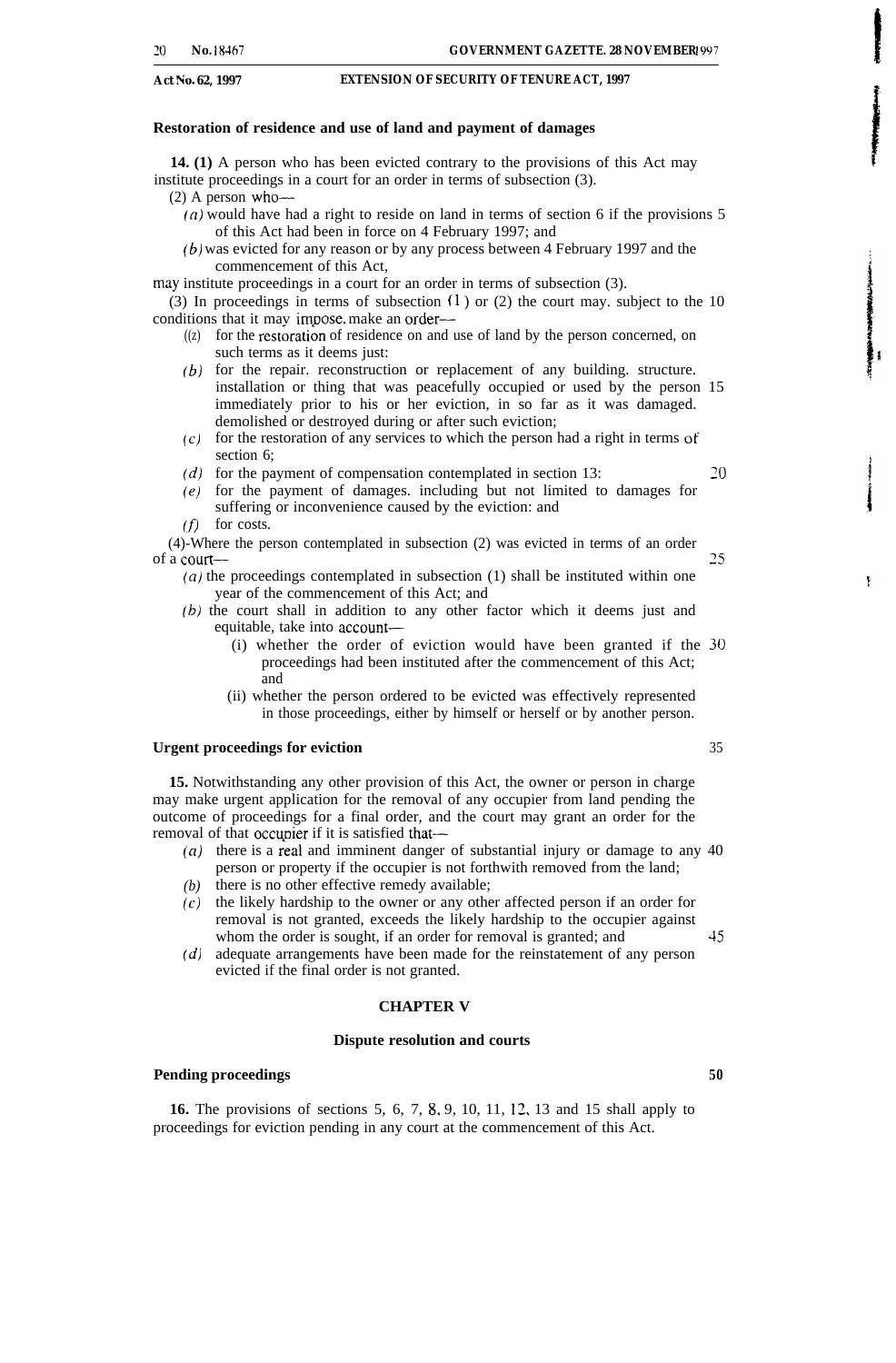#### Act No. 62. 1997 **EXTENS1ON OF SECURITY OF TENURE ACT.** [997

#### **Choice of court**

**17. (1)** A party may. subject to the provisions of sections 19 and 20, institute proceedings in the magistrate's court within whose area of jurisdiction the land in question is situate, or the Land Claims Court.

 $(2)$  If all the parties to proceedings consent thereto, proceedings may be instituted in 5 any division of the High Court within whose area of jurisdiction the land in question is situate.

(3) The **Rules** Board for Courts of Law established by section 2 of the Rules Board for Courts of Law Act, 1985 (Act No. 107 of 1985), may make rules to govern the procedure in the High Court and the magistrates' courts in terms of this Act. 10

(4) Until such time as rules of court for the magistrates' courts are made in temls of subsection (3), the rules of procedure applicable in civil actions and applications in a High Court shall apply *mutatis mutandis* in respect of any proceedings in a magistrate's court in terms of this Act.

#### **Powers of court 15**

**18.** A court may, in addition to other powers set out in this Act—

- (a) direct how the order of the court shall be executed. including the setting of time limits for the implementation of such orders: and
- *(b)* make such orders for costs as it deems just.

#### **Magistrates' courts 20**

**19. (1)** A magistrate's court—

 $(a)$  shall have jurisdiction in respect of—

(i) proceedings for eviction or reinstatement: and

(ii) criminal proceedings in terms of this Act: and

*(b)* shall be competent— 25

- (i) to grant interdicts in terms of this Act; and
- (ii) to issue declaratory orders as to the rights of a party in terms of this Act.

(2) Civil appeals from magistrates' courts in terms of this Act shall lie to the Land Claims Court. 30

(3) Any order for eviction by a magistrate's court in terms of this Act, in respect of proceedings instituted on or before 31 December <sup>1999</sup> shall be subject <sup>to automatic</sup> review by the Land Claims Court. which may-—

 $(a)$  confirm such order in whole or in part;

*(b)* set aside such order in whole or in part; 35

(c) substitute such order in whole or in part; or

 $(d)$  remit the case to the magistrate's court with directions to deal with any matter in such manner as the Land Claims Court may think fit:

Provided that before the Court makes any order in terms of paragraph *(b)* or (c), it shall give the parties an opportunity to make written submissions, and may give the parties an 40 opportunity to make oral submissions. in that regard.

(4) The provisions of subsection (3) shall not apply to a case in which an appeal has been noted by an occupier.

#### **Land Claims Court**

20. (1) The Land Claims Court shall have jurisdiction in terms of this Act throughout 45 the Republic and shall have all the ancillary powers necessary or reasonably incidental to the performance of its functions in terms of this Act, including the power—

(a) to decide any constitutional matter in relation to this Act;

*(b)* to grant interlocutory orders. declaratory orders and interdicts;

 $(c)$  to review an act, omission or decision of any functionary acting or purporting 50 to act in terms of this Act; and

- 
-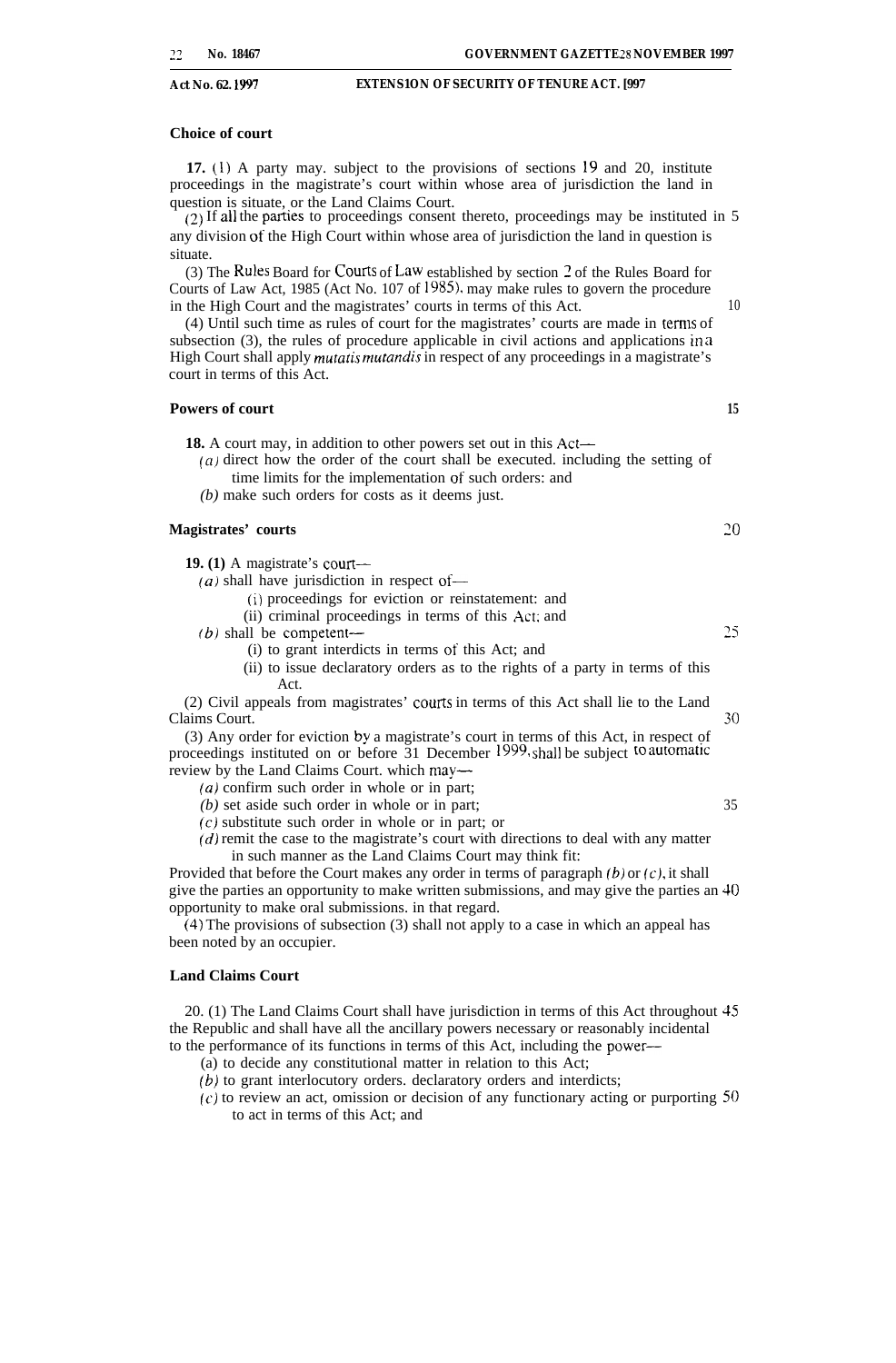#### **Act No. 62.1997 EXTENSION OF SECURITY OF TENURE ACT.** 1997

 $(d)$  to review an arbitration award in terms of the Arbitration Act. 1965 (Act No. 42 of 1965), in so far as it deals with any matter that may be heard by a court in terms of this Act.

(2) Subject to the provisions of section 17(2), the Land Claims Court shall have the powers set out in subsection (1) to the exclusion of any court contemplated in section 5 166(c),  $(d)$  or  $(e)$  of the Constitution.

(3) If in any proceedings in a High Court at the date of commencement of this Act that court is required to interpret this Act, that Court shall stop the proceedings if no oral evidence has been led and refer the matter to the Land Claims Court.

(4) The President of the Land Claims Court may make rules to govern the procedure 10 in the Land Claims Court in terms of this Act.

#### **Mediation**

**21. (1)** A party may request the Director-General to appoint one or more persons with expertise in dispute resolution to facilitate meetings of interested parties and to attempt to mediate and settle any dispute in terms of this Act.

 $(\sim)$  Th. Director-General may, on the conditions that he or shemay determine. appoint a person referred to in subsection (1): Provided that the parties may at any time. by agreement. appoint another person to facilitate meetings or mediate a dispute, on the conditions that the Director-General may determine.

(3) A person appointed in terms of subsection (1) who is not in the full-time service 20 of the State may. from moneys appropriated by Parliament for that purpose. be paid such remuneration and allowances as may be determined by the Minister in consultation with the Minister of Finance for services performed by him or her.

(4) All discussions. disclosures md submissions which take place or are made during the mediation process shall be privileged, unless the parties agree to the contrary. 25

#### **Arbitration**

 $22. (1)$  If the parties to a dispute interms of this Act refer the dispute to arbitration in terms of the Arbitration Act, 1965 (Act No. 42 of 1965). they may appoint as arbitrator a person from the panel of arbitrators established in terms of section 31  $(1)$  of the Land Reform (Labour Tenants) Act. 1996 (Act No. 3 of 1996). **30**

 $(2)$  **A person** appointed in terms of subsection (1) who is not in the full-time service of the State may. from moneys appropriated by Parliament for that purpose, be paid such remuneration and allowances as may be determined by the Minister in consultation with the Minister of Finance for services petformed by him or her.

(3) If the parties appoint as arbitrator a person who is not on the panel of arbitrators 35 referred to in subsection ( 1), the Director-General may approve the payment to such arbitrator of the remuneration and allowances referred to in subsection (2). on the conditions that the Director-General may determine.

#### **Offences**

23. (1) No person shall evict an occupier except on the authority of an order of a 40 competent court.

 $(2)$  No person shall wilfully obstruct or interfere with an official in the employ of the State or a mediator in the performance of his of her duties under this Act.

(3) Any person who contravenes a provision of subsection (1) or (2) shall be guilty of an offence and liable on conviction to a fine, or to imprisonment for a period not 45 exceeding two years. or to both such fine and such imprisonment.

(4) Any person whose rights or interests have been prejudiced by a contravention of subsection  $(1)$  shall have the right to institute a private prosecution of the alleged offender.

(5) The provisions of the Criminal Procedure Act, 1977 (Act No. 51 of 1977). shail 50 apply to a private prosecution in terms of this Act: Provided that if—

*(a)* the person prosecuting privately does so through a person entitled to practise as an advocate or an attorney in the Republic;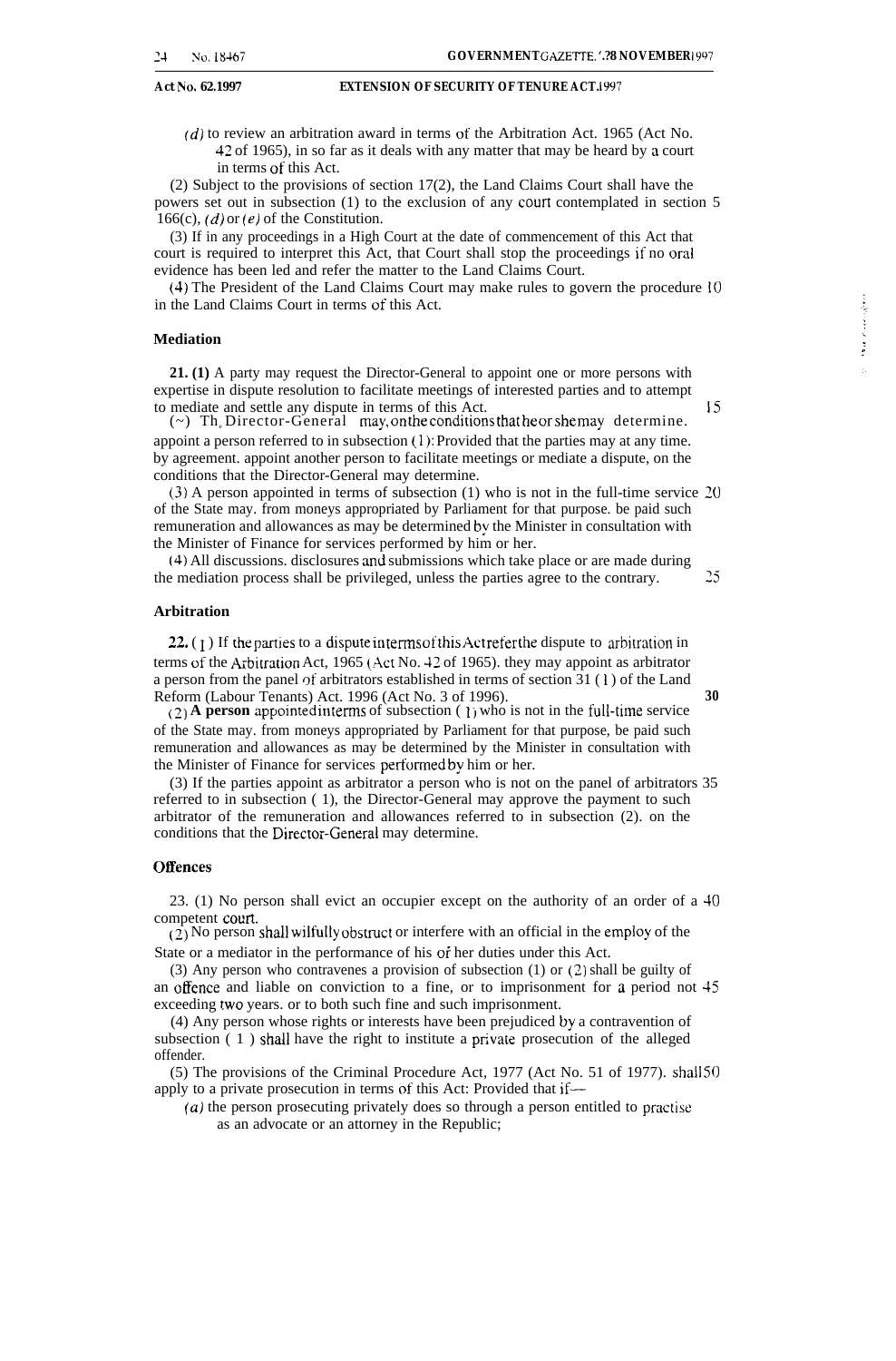# **Act No. 62, 1997 EXTENSION OF SECURITY OF TENURE ACT, 1997 1;.]**

- (b) the person prosecuting privately has given written notice to the public prosecutor with jurisdiction that he or she intends to do so; and
- $(c)$  the public prosecutor has not, within 14 days of receipt of such notice, stated in writing that he or she intends to prosecute the alleged offence,

 $then$   $\longrightarrow$  5

- (i) the person prosecuting privately shall not be required to produce a certificate issued by the Attorney-General stating that he or she has refused to prosecute the accused;
- (ii) the person prosecuting privately shall not be required to provide security for such action; 10
- (iii) the accused shall be entitled to an order for costs against the person prosecuting privately, if—
	- *(aa)* the charge against the accused is dismissed or the accused is acquitted or a decision in favour of the accused is given on appeal: and
- *(bb)* the court finds that such prosecution was unfounded or vexatious; and 15 (iv) the Attorney-General shall be barred from prosecuting except with the leave
- of the court concerned.

#### **CHAPTER VI**

#### **Miscellaneous provisions**

#### **Subsequent owners 20**

24. (1) The rights of an occupier shall, subject to the provisions of this Act, be binding on a successor in title of an owner or person in charge of the land concerned.

(2) Consent contemplated in this Act given by the owner or person in charge of the land concerned shall be binding on his or her successor in title as if he or she or it had given it.  $25$ 

#### **Legal status of agreements**

25. (1) The waiver by an occupier of his or her rights in terms of this Act shall be void, unless it is permitted by this Act or incorporated in an order of a court.

(2) A court shall have regard to, but not be bound by, any agreement in so far as that agreement seeks to limit any of the rights of an occupier in terms of this Act.

(3) Notwithstanding the provisions of subsections  $(1)$  and  $(2)$ , if an occupier vacates the land concerned freely and willingly, while being aware of his or her rights in terms of this Act, he or she shall not be entitled to institute proceedings for restoration in terms of section 14.

#### **Expropriation Act 35**

26. (1) Without derogating from the powers that a Minister may exercise under the Expropriation Act. 1975 (Act No. 63 of 1975), the Minister may for the purposes of any development in terms of this Act, exercise equivalent powers to the powers that such other Minister may exercise under the Expropriation Act, 1975.

(2) Notwithstanding the provisions of the Expropriation Act. 1975, the owner of the  $40$ land in question shall be given a hearing before any land is expropriated for a development in terms of this Act.

(3) In the event of expropriation, compensation shall be paid as prescribed by the Constitution, with due regard to the provisions of section  $12(3)$ ,  $(4)$  and  $(5)$  of the Expropriation Act, 1975.

(4) Any right in land which derives from the provisions of this Act will be capable of expropriation in accordance with the provisions of any applicable legislation.

30

ł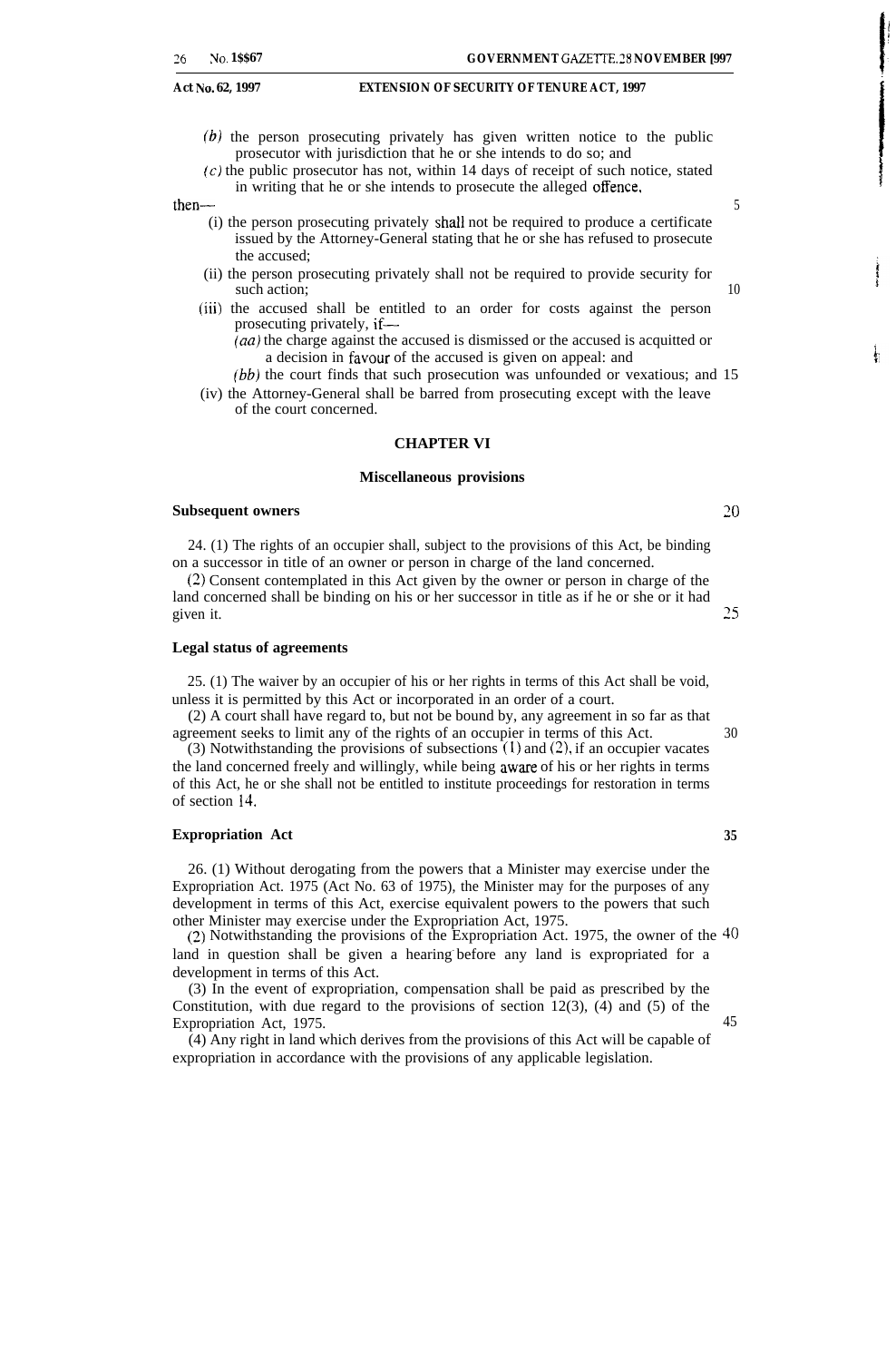#### **Act NO. 62, 1997 EXTENSION OF SECURITY OF TENURE** ACT. 1997

#### **Trespass Act, 1959**

*27.* Nothing in this Act shall affect the rights of an owner or person in charge in terms of the Trespass Act. 1959 (Act No. 6 of 1959).

#### **Regulations and guidelines**

28. (1) The Minister may make regulations regarding— 5

- (a) general conditions for the granting of subsidies in terms of section 4;
- $(b)$  the form and manner of service of notices in terms of this Act:
- (c) any other matter required or permitted to be prescribed in terms of this Act:
- (d) criteria for the recognition of persons, bodies or institutions in terms of sections  $2(3)$  and  $4(4)$ ; and 10
- (e) generally, all matters which are reasonably necessary or expedient to be prescribed in order to achieve the objects of this Act.

(2) The Minister may make different regulations for different areas in accordance with the circumstances in those areas.

(3) The Minister may by notice in the *Ga:erte—* 15

- $(a)$  issue guidelines in respect of the procedures to be followed in terms of this Act and to provide assistance to parties who may become involv d in a dispute related to matters that fall within this Act; and
- (b) amend or withdraw any guideline contemplated in paragraph  $a$ ).

#### **Amendment of laws**

29. (1) The laws mentioned in the Schedule are hereby amended to the extent indicated in the third column thereof.

(2) Th<sub>e</sub> provisions of the prevention of Illegal Squatting Act. 1951 (Act No.52 of 1951 ) shall not apply to an occupier in respect of land which he or she is entitled to occupy or use in terms of this Act. 25

#### **Short title**

30. This Act shall be called the Extension of Security of Tenure Act. 1997.